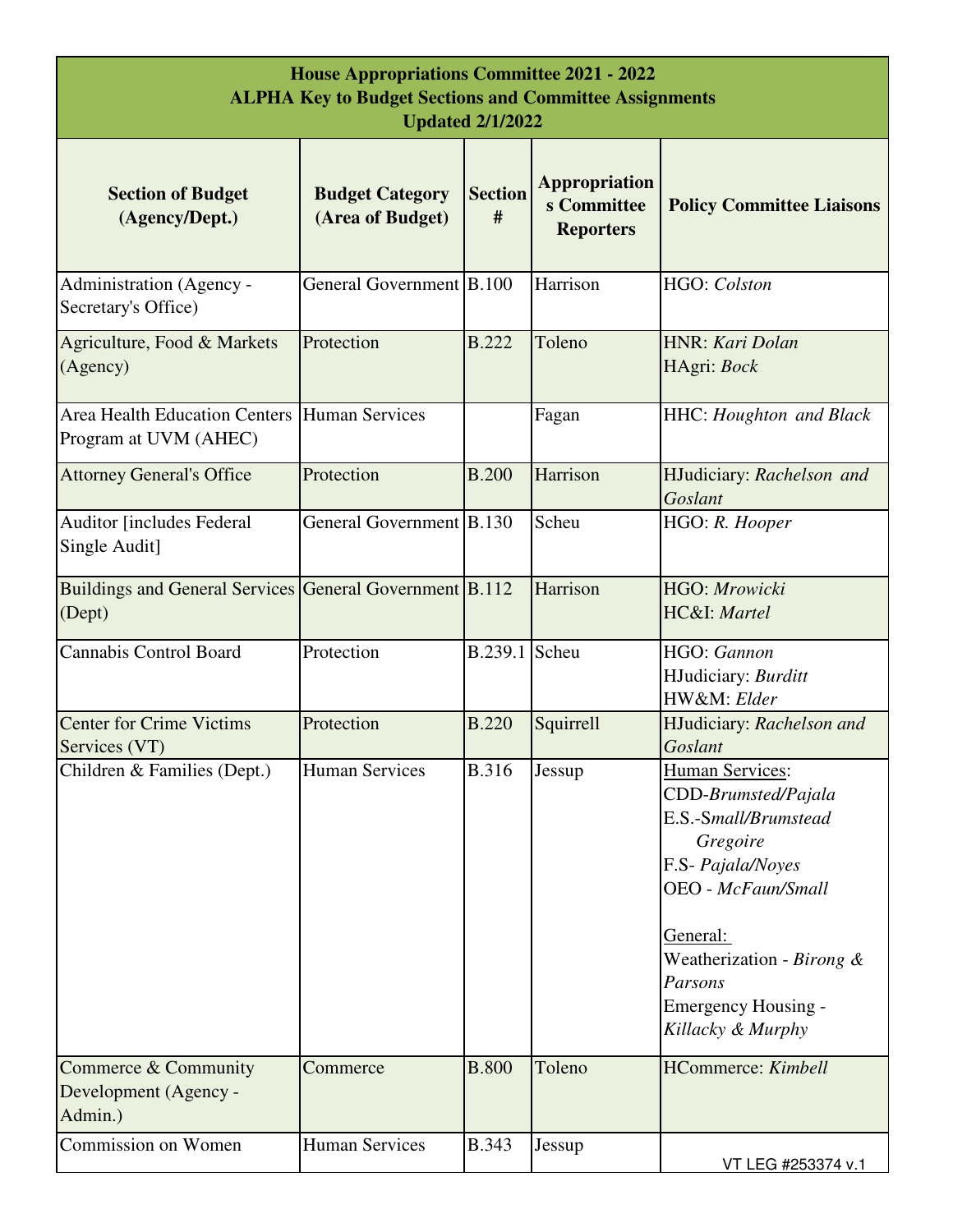| <b>Section of Budget</b><br>(Agency/Dept.)             | <b>Budget Category</b><br>(Area of Budget) | <b>Section</b><br># | <b>Appropriation</b><br>s Committee<br><b>Reporters</b> | <b>Policy Committee Liaisons</b>                                                   |
|--------------------------------------------------------|--------------------------------------------|---------------------|---------------------------------------------------------|------------------------------------------------------------------------------------|
| Corrections (Dept)                                     | <b>Human Services</b>                      | <b>B.335</b>        | Squirrell                                               | <b>HC&amp;I:</b> Taylor and Morrissey                                              |
| Court Diversion (VT)                                   | Protection                                 | <b>B.201</b>        | Squirrell                                               | HJudiciary: Rachelson and<br>Goslant                                               |
| Criminal Justice Council (VT)                          | Protection                                 | <b>B.221</b>        | Townsend                                                | HGO: Gannon and LaClair<br>HJudiciary: Rachelson and<br>Goslant                    |
| Defender General's Office                              | Protection                                 | <b>B.202</b>        | Squirrell                                               | HJudiciary: Rachelson and<br>Goslant                                               |
| Digital Services (Agency)                              | General Government B.105                   |                     | Feltus                                                  | HGO: Mrowicki<br>HE&T: Chase                                                       |
| Disabilities, Aging, and<br>Independent Living (Dept.) | <b>Human Services</b>                      | <b>B.329</b>        | Yacovone                                                | HHS: Wood/Rosenquist                                                               |
| <b>Economic Development</b><br>(Dept.)                 | Commerce                                   | <b>B.801</b>        | Toleno                                                  | HCommerce: Kimbell                                                                 |
| <b>Education</b> (Agency)                              | Education                                  | <b>B.500</b>        | Scheu                                                   | HEducation: Conlon                                                                 |
| <b>Education - Education Fund</b>                      | Education                                  |                     | Scheu                                                   | HW&M: Ancel and<br>Kornheiser                                                      |
| <b>Enhanced 911 Board</b>                              | Protection                                 | <b>B.235</b>        | Feltus                                                  | HGO: Gannon and LaClair                                                            |
| <b>Environmental Conservation</b><br>(Dept.)           | <b>Natural Resources</b>                   | <b>B.709</b>        | Feltus                                                  | HNR: Kari Dolan<br>HAgri: (Clean Water) - Bock                                     |
| <b>Ethics Commission</b>                               | General Government B.136.1 Jessup          |                     |                                                         | HGO: Gannon                                                                        |
| <b>Executive Office (Governor)</b>                     | General Government B.124                   |                     | Townsend                                                | HGO.: Higley                                                                       |
| <b>Finance and Management</b><br>(Dept)                | General Government B.106                   |                     | Harrison                                                | HGO: Higley                                                                        |
| <b>Financial Regulation (Dept)</b>                     | Protection                                 | <b>B.226</b>        | Scheu                                                   | <b>HCommerce:</b> Kimbell                                                          |
| Fish & Wildlife (Dept)                                 | <b>Natural Resources</b>                   | <b>B.702</b>        | Helm                                                    | HNR: McCullough                                                                    |
| Forests, Parks and Recreation<br>(Dept)                | <b>Natural Resources</b>                   | <b>B.703</b>        | Townsend                                                | HNR: (land use) -<br><b>McCullough</b><br>HAgriculture: Bock<br>VT LEG #253374 v.1 |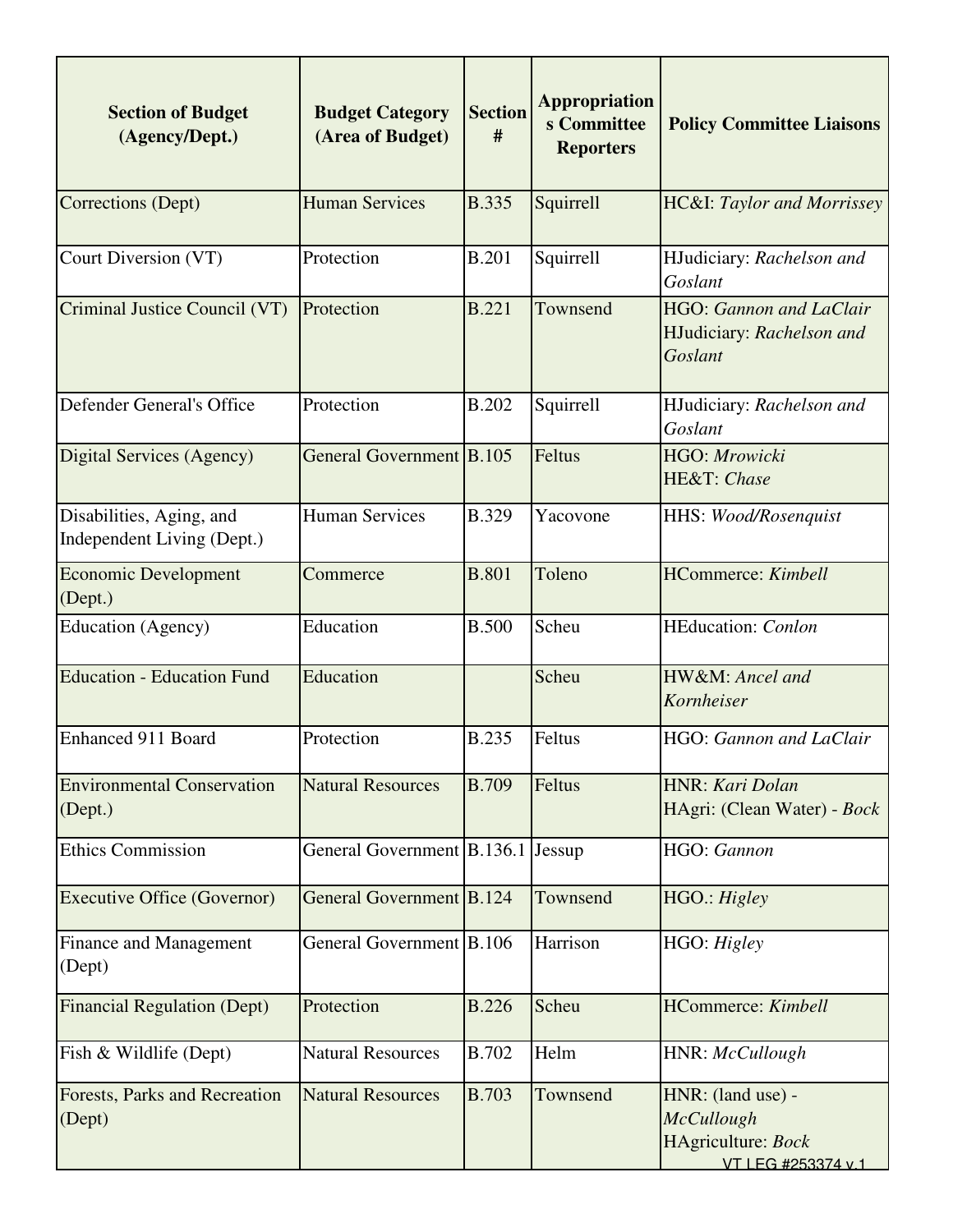| <b>Section of Budget</b><br>(Agency/Dept.)                                                                               | <b>Budget Category</b><br>(Area of Budget) | <b>Section</b><br># | <b>Appropriation</b><br>s Committee<br><b>Reporters</b> | <b>Policy Committee Liaisons</b>                           |
|--------------------------------------------------------------------------------------------------------------------------|--------------------------------------------|---------------------|---------------------------------------------------------|------------------------------------------------------------|
| Green Mountain Care Board                                                                                                | <b>Human Services</b>                      | <b>B.345</b>        | Yacovone                                                | HHC: Houghton and Black                                    |
| Health (Dept)                                                                                                            | <b>Human Services</b>                      | <b>B.311</b>        | Fagan                                                   | <b>HHS: Wood/Whitman</b><br><b>HHC:</b> Houghton and Black |
| Housing and Community<br>Development (Dept)                                                                              | Commerce                                   | <b>B.802</b>        | Jessup                                                  | <b>HCommerce:</b> Kimball<br>HGeneral: Bluemle & Waltz     |
| Human Resources (Dept)                                                                                                   | General Government B.108                   |                     | Harrison                                                | HGO: Colston                                               |
| Human Rights Commission                                                                                                  | Protection                                 | <b>B.236</b>        | Jessup                                                  | HJudiciary: Christie                                       |
| Human Services (Agency -<br>Central Office, Rate Setting,<br>Dev. Disb. Cncil, HS Board,<br><b>Administrative Fund</b> ) | <b>Human Services</b>                      | <b>B.300</b>        | Jessup                                                  | HHS: Pugh<br><b>HHC: Houghton and Black</b>                |
| Judiciary (Branch)                                                                                                       | Protection                                 | <b>B.204</b>        | Squirrell                                               | HJudiciary: Rachelson and<br>Goslant                       |
| Labor (Dept)                                                                                                             | Labor                                      | <b>B.400</b>        | Feltus                                                  | <b>HCommerce:</b> Kimbell<br>HGO: Colston                  |
| <b>Labor Relations Board</b>                                                                                             | General Government B.135                   |                     | Harrison                                                | HGO: Colston                                               |
| Legislature (includes: Counsel,<br>JFO, IT, Operations, SAA)                                                             | General Government B.125                   |                     | Townsend                                                |                                                            |
| Libraries (Dept)                                                                                                         | General Government B.110                   |                     | Townsend                                                | HGO: S. Lefebvre                                           |
| Lieutenant Governor's Office                                                                                             | General Government B.129                   |                     | Helm                                                    | HGO: Mrowicki                                              |
| Liquor & Lottery (Dept)                                                                                                  | Protection                                 | B.236.1             | Scheu                                                   | HGeneral: Birong & Palasik                                 |
| Mental Health (Dept)                                                                                                     | <b>Human Services</b>                      | <b>B.314</b>        | Yacovone                                                | <b>HHC: Houghton and Black</b>                             |
| <b>Military Department</b>                                                                                               | Protection                                 | <b>B.215</b>        | Helm                                                    | HGeneral: Troiano & Hango                                  |
| Motor Vehicles (Dept)                                                                                                    | Transportation                             | <b>B.910</b>        | Helm                                                    | HT: B. Shaw/Lanpher                                        |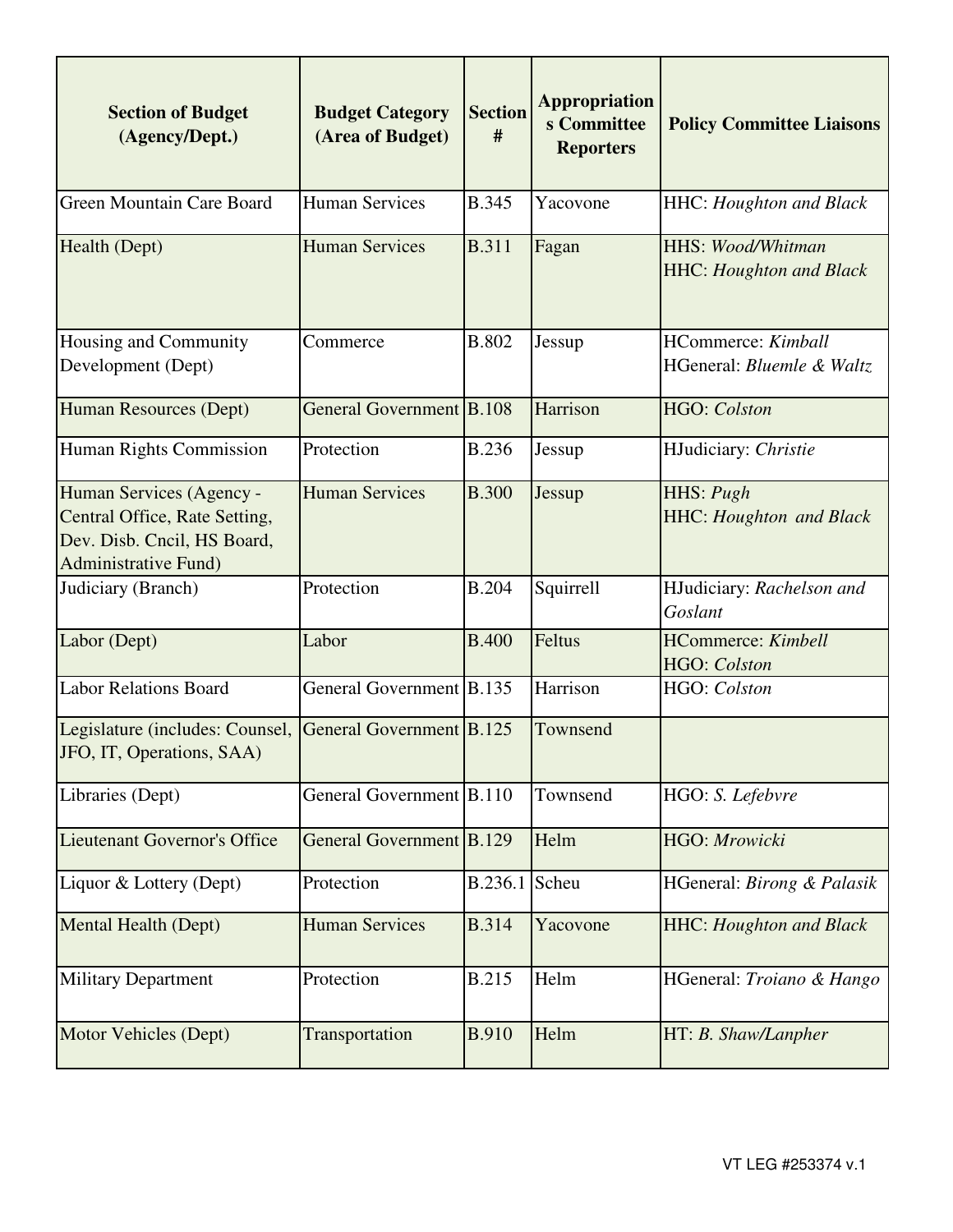| <b>Section of Budget</b><br>(Agency/Dept.)                                                                               | <b>Budget Category</b><br>(Area of Budget) | <b>Section</b><br>#                          | <b>Appropriation</b><br>s Committee<br><b>Reporters</b> | <b>Policy Committee Liaisons</b>       |
|--------------------------------------------------------------------------------------------------------------------------|--------------------------------------------|----------------------------------------------|---------------------------------------------------------|----------------------------------------|
| Natural Resources - (Agency -<br>Administration, State Land<br><b>Local Property Tax</b><br>Assessment)                  | <b>Natural Resources</b>                   | <b>B.700</b>                                 | Feltus                                                  | HNR: Kari Dolan                        |
| <b>Natural Resources Board</b>                                                                                           | <b>Natural Resources</b>                   | <b>B.7010</b>                                | Feltus                                                  | HNR: Kari Dolan                        |
| New England Higher<br><b>Education Compact</b>                                                                           | <b>Higher Education</b>                    | <b>B.606</b>                                 | Fagan                                                   | <b>HEducation:</b> James               |
| Public Safety (Dept.)                                                                                                    | Protection                                 | <b>B.208</b>                                 | Townsend                                                | HT: B. Shaw<br>HGO: Gannon and LaClair |
| <b>Public Service Department</b>                                                                                         | Protection                                 | <b>B.233</b>                                 | Feltus                                                  | HE&T: Patt                             |
| <b>Public Utility Commission</b>                                                                                         | Protection                                 | <b>B.234</b>                                 | Feltus                                                  | HE&T: Patt                             |
| <b>Retired Senior Volunteer</b><br>Program                                                                               | <b>Human Services</b>                      | <b>B.344</b>                                 | Harrison                                                |                                        |
| <b>Secretary of State's Office</b>                                                                                       | Protection                                 | <b>B.232</b>                                 | Townsend                                                | HGO: Mrowicki                          |
| <b>State Treasurer's Office</b><br>(includes State Employees<br>Pensions)                                                | General Government B.131                   |                                              | Townsend                                                | HGO: Gannon                            |
| State's Attorney's, special<br>investigative units and sheriffs                                                          | Protection                                 | <b>B.205</b><br><b>B.206</b><br><b>B.207</b> | Squirrell                                               | HJudiciary: Rachelson and<br>Goslant   |
| <b>State's Teachers Retirement</b>                                                                                       | Education                                  | <b>B.514</b>                                 | Scheu                                                   | HGO: Gannon                            |
| Tax (Dept -<br>Administrative/Collection)<br>Tax (Rebates, Reappraisal, Use<br>Tax, PILOT, Unorganized<br>Towns & Gores) | General Government B.111                   |                                              | Scheu                                                   | HW&M: Ancel and<br>Kornheiser          |
| Tourism & Marketing (Dept)                                                                                               | Commerce                                   | <b>B.806</b>                                 | Toleno                                                  | HCommerce: Kimbell                     |
| <b>Transportation</b> (Agency)                                                                                           | Transportation                             | <b>B.901</b>                                 | Helm                                                    | HT: B. Shaw                            |
| University of Vermont<br>(includes Morgan Horse Farm)                                                                    | <b>Higher Education</b>                    | <b>B.600</b>                                 | Fagan                                                   | <b>HEducation:</b> James               |